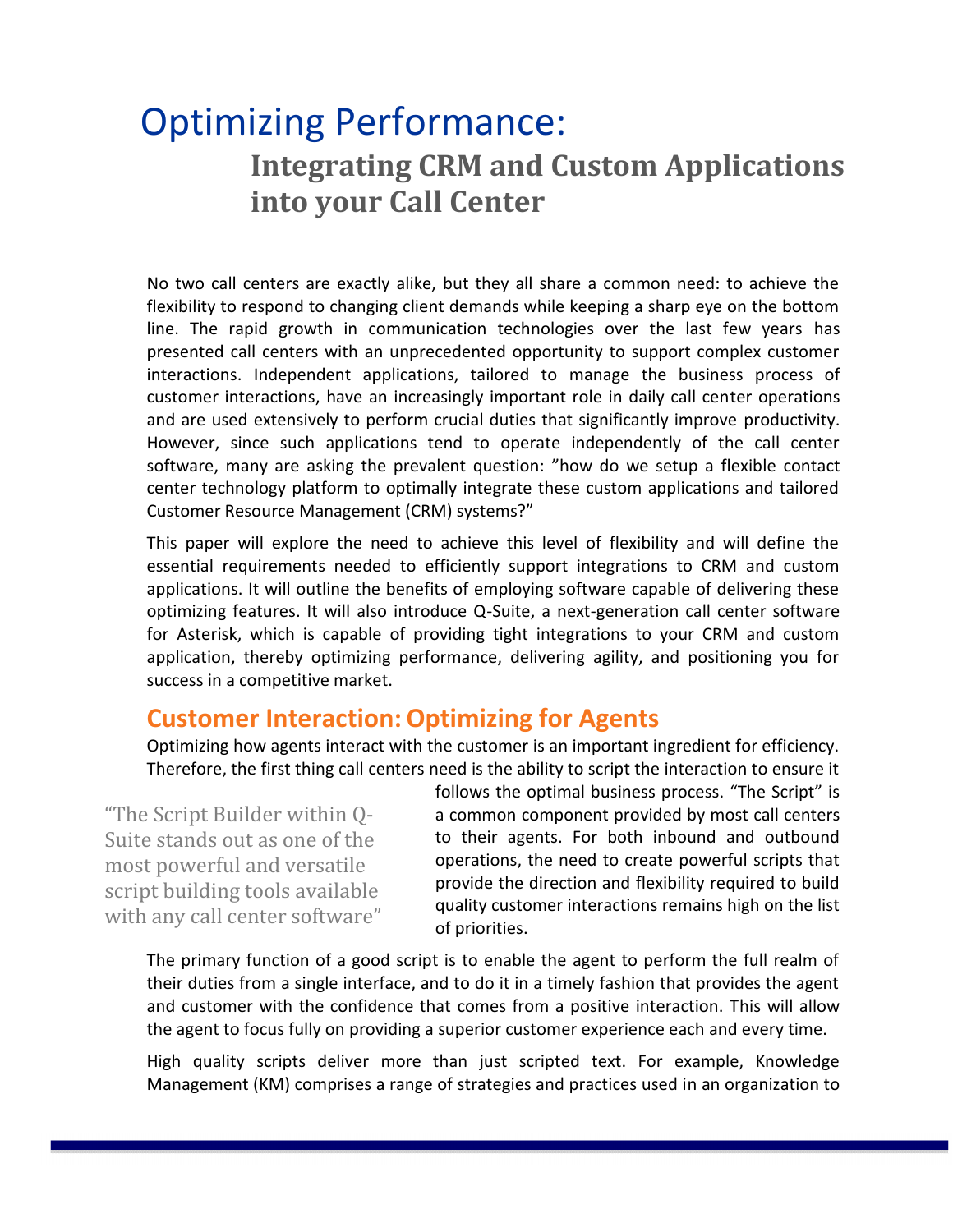

identify, represent, create, distribute, and enable adoption of insights and experiences, and is proven to assist agents in their handling of the customer interaction within a call center. As such, the call center software must deliver the ability to translate KM into usable scripts using a Script Builder. It is essential that the Script Builder be capable of developing scripts that can incorporate KM in order to handle increasingly complex and diverse interactions.

#### **Web Enabled CRM and Custom Application**

Many mature business verticals have well developed CRM or Custom Applications that hold the KM. When such businesses add or upgrade their contact center, it is imperative that the CRM and the call center software work together in a way that enables the agent to handle customer interactions without navigating from window to window when collecting the required information for both systems.

CRM and custom applications should be Web enabled and capable of accepting command line parameters. This will allow for easy integration into the script, provided the scripting tool of the call center software is capable of displaying an opened web page based on appropriate customer data. Such an integration allows the agent to work efficiently from one screen.

### **Integrating CTI (Computer Telephony Interface)**

If the custom application is driving the customer interaction, it is possible to embed the Computer Telephony Interface (CTI) into the custom application. Here the custom application dictates the course of the customer interaction with the CTI confined to the telephony aspects of the call handling. This is gernally a larger undertaking than incorporating a Web enabled application.

# **Script Builder within Q-Suite**

There are a number of features that enterprise-grade script builders should have. You will want to be able to easily insert web contents within the script. This enables agents to fully interact with web enabled applications, including web-enabled CRMs, from within the script itself.

Indosoft's Q-Suite provides call center features that enable contact center platforms based on Asterisk IP telephony to deliver the power, innovation and flexibility needed for increasingly complex customer interactions. It is geared towards building strong customer relationships, while dramatically reducing ownership costs. The amount of software needed for today's converged contact center technolgy platform is immense. Available as a multi-tenant software for both on-premise and hosted deployment, Call Center Software Q-Suite leverages the advantages of Asterisk, Linux, Apache and MySQL to provide an open architecture with unsurpassed functionality required for any next-generation contact center solution.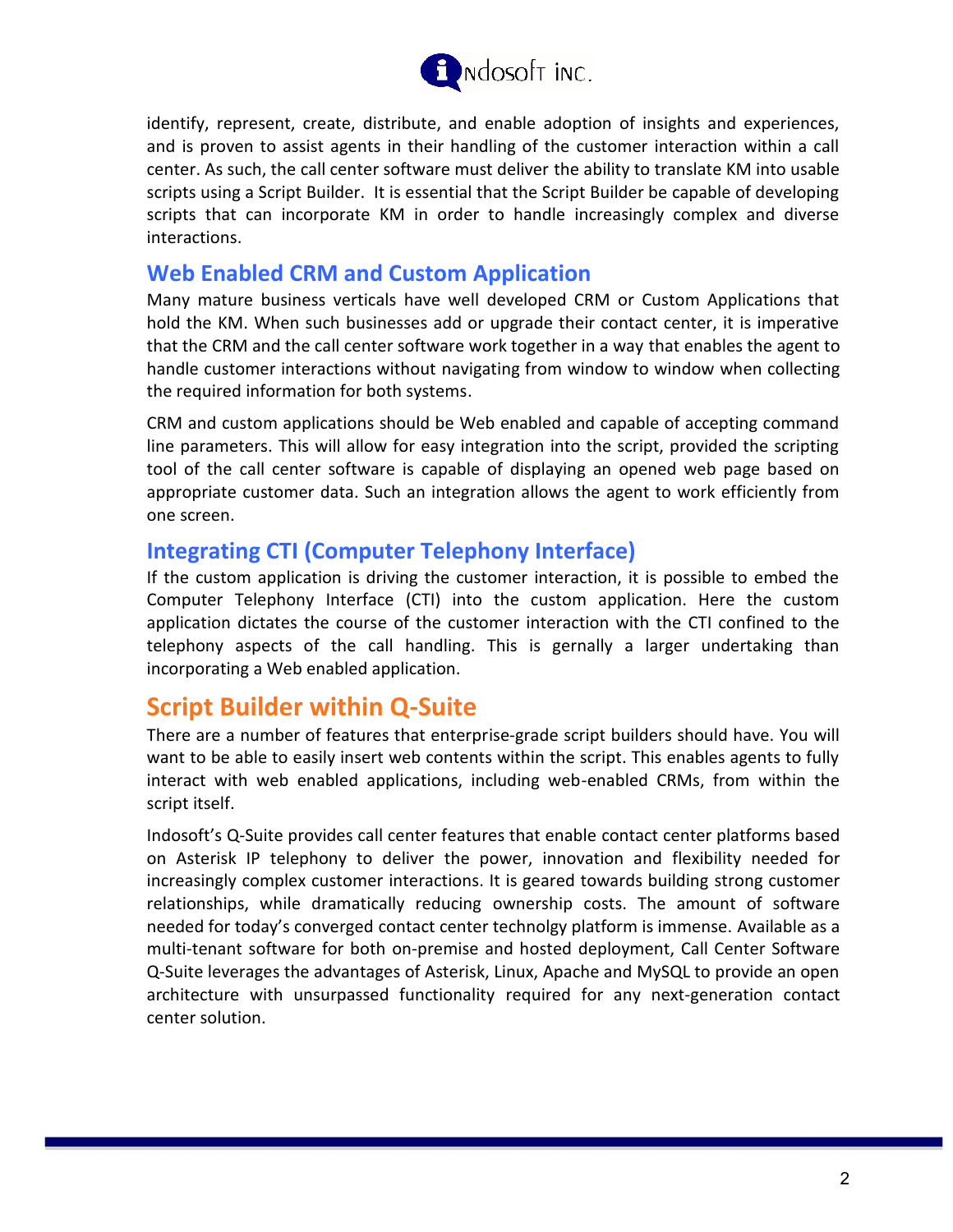

## **Overview of the capabilities of Q-Suite Script Builder**

Script builder is a very powerful tool available within Q-Suite for use with Web browser Agent screens. It can be used to generate effective scripts for agent-customer interactions. A few of its popular functions include the ability to insert text boxes capable of using data inline from a database, create custom fields for use within the script, and display script pages based on conditional responses. Pulling data, such as a name or customer status or order history, and making that data visible to the agent based on the interaction with the caller, allows for the development of interactive scripts.

Similar to pulling data from a database, the Script Builder will allow you to insert data posting functions within the script itself. With a Post URL function, agents can input information received during the call to their agent screen. Once the call is finished, the data will post to the indicated URL. This important feature allows for a number of benefits. The most direct benefit is the ability to fully utilize the call center software's performance tracking tools to generate accurate performance reporting. Another benefit includes better data management.

The ability to create, store or display custom fields is fundamentally essential for every contact center operation. Many scripts require the capability to hide or display elements based on condition responses to prior fields within the script. Q-Suite provides you with complete control over custom fields and conditional displays.

# **Conclusion**

Customers are increasingly demanding improved service with real-time resolutions of their problems and immediate answers to their questions. As such, it becomes imperative to provide agents with all the tools necessary to successfully manage each and every customer contact. Uniting the agent duties within a single interface remains one of the single most important steps in optimizing any call center's performance.

Furthermore, a recognized reason for providing these tools is their proven ability to reduce the high costs associated with agent turnover. It is expensive to continually hire and train new agents, as well as potentially damaging to a company's brand, as newer agents tend to be less prepared when interacting directly with customers.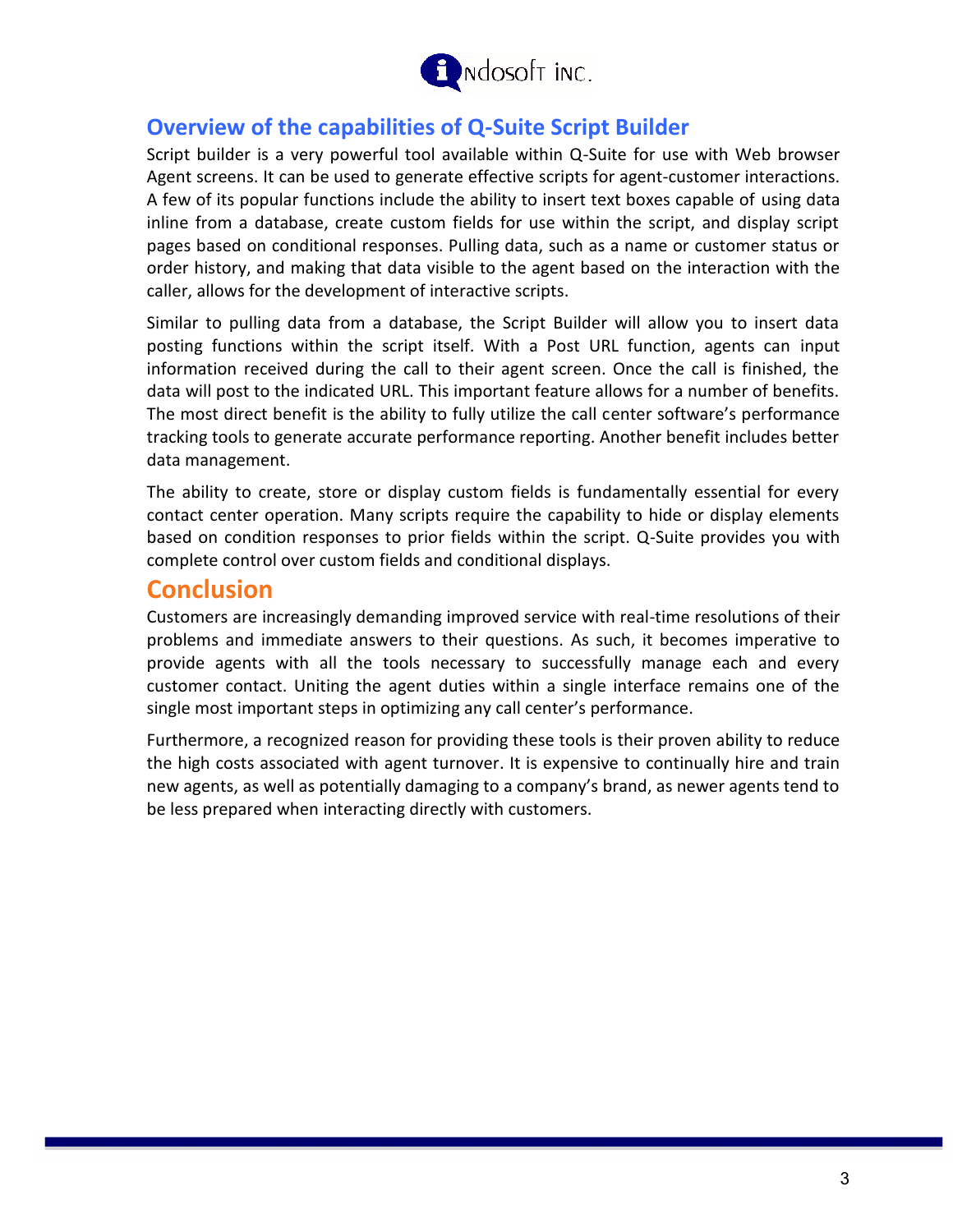

### **Q-Suite Script Builder Overview**:

| Q-Suite Script Builder Component Matrix |                                                                                                                                                                                                                                                    |
|-----------------------------------------|----------------------------------------------------------------------------------------------------------------------------------------------------------------------------------------------------------------------------------------------------|
| Component                               | Description                                                                                                                                                                                                                                        |
| Multi-tab                               | Multi-page Scripts within the script area of the web browser<br>agent.                                                                                                                                                                             |
| <b>Static Pages</b>                     | Static Web pages like Maps and FAQs on separate tabs.                                                                                                                                                                                              |
| Drag and Drop                           | The Script Builder offers a drag and drop capability to build your<br>script. It is a What you see is what you get (WYSWYG) tool.                                                                                                                  |
| <b>Conditional Display</b>              | Every element within the script can have conditions attached to<br>determine if the element will be displayed or hidden. The<br>conditions are generally tied to the value of the preceding<br>entries in the Script, such as a customer response. |
| <b>Text Box</b>                         | Inserts a text box capable of utilizing data inline from a<br>database.                                                                                                                                                                            |
| <b>Custom Variables</b>                 | Create your own custom variables like TEXT, NUMBER, LOV (List<br>of Values) etc. and use it within the scripts and outside the<br>script.                                                                                                          |
| <b>Start/Stop Recording</b>             | Inserts an action to start or stop audio recording of the call. The<br>recording can be initiated by the agent clicking a button or by<br>the page loading.                                                                                        |
| Post to URL                             | This tool allows the agent to upload information to a website or<br>an external application capable of receiving posts.                                                                                                                            |
| <b>External URL</b>                     | The access to the external web page appears as a link within<br>the Script.                                                                                                                                                                        |
| <b>CRM</b> Integration                  | Web applications and CRM capable of accepting command line<br>parameters can be integrated directly into the script. Within a<br>script the CRM Web application can be displayed through an I-<br>frame or through a new window.                   |
| <b>Branching</b>                        | Script control can branch to a different page.                                                                                                                                                                                                     |
| <b>Initiating Call Transfers</b>        | Blind, Conference and Consultative transfers.                                                                                                                                                                                                      |